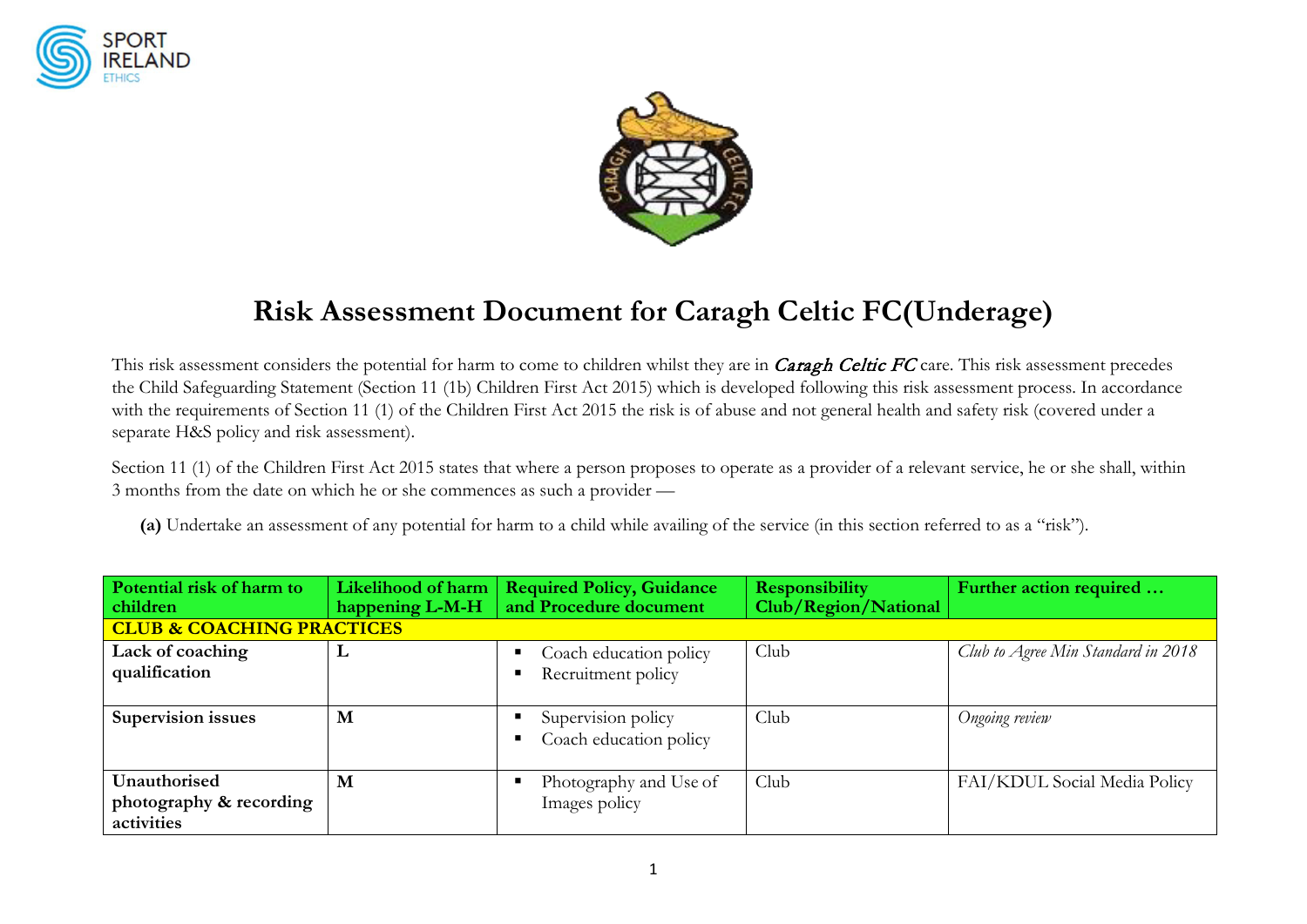

| PORT   |  |  |
|--------|--|--|
| ELAND. |  |  |

| Potential risk of harm to                                                                                       | Likelihood of harm | <b>Required Policy, Guidance</b>                                                          | <b>Responsibility</b>                    | Further action required                                                                 |
|-----------------------------------------------------------------------------------------------------------------|--------------------|-------------------------------------------------------------------------------------------|------------------------------------------|-----------------------------------------------------------------------------------------|
| children                                                                                                        | happening L-M-H    | and Procedure document                                                                    | Club/Region/National                     |                                                                                         |
| <b>Behavioural Issues</b>                                                                                       | M                  | Code of Conduct<br>Safeguarding Level 1 (min)<br>Complaints & Disciplinary<br>policy      | Club                                     | <b>SG1 Status TBC</b><br>Club code of contact<br>Complaint procedure in place           |
| Lack of gender balance<br>amongst coaches                                                                       | L                  | Coach education policy<br>Supervision policy                                              | Club                                     | On going                                                                                |
| No guidance for travelling<br>and away trips                                                                    | H                  | Travel/Away trip policy<br>Child Safeguarding<br>Training                                 | Club                                     | As per SG1 and FAI welfare<br>policy                                                    |
| Lack of adherence with<br>misc procedures in<br>Safeguarding policy (i.e.<br>mobile, photography,<br>transport) | H                  | Safeguarding policy<br>Complaints & disciplinary<br>policy                                | Club                                     | Child Welfare policy                                                                    |
| <b>COMPLAINTS &amp; DISCIPLINE</b>                                                                              |                    |                                                                                           |                                          |                                                                                         |
| Lack of awareness of a<br>Complaints &<br>Disciplinary policy                                                   | H                  | Complaints & Disciplinary<br>procedure/policy<br>Communications<br>٠<br>procedure         | Club                                     | All information to be available on Club<br>website in March2018<br>Child welfare policy |
| Difficulty in raising an<br>issue by child & or parent<br><b>Reason: Covered above</b>                          | H                  | Complaints & Disciplinary<br>procedure/policy<br>Communications<br>procedure              | Club/KDUL/FAI                            | Child Welfare policy                                                                    |
| Complaints not being<br>dealt with seriously                                                                    | H                  | Complaints & Disciplinary<br>п.<br>procedure/policy                                       | Club                                     | Child Welfare Policy                                                                    |
| <b>REPORTING PROCEDURES</b>                                                                                     |                    |                                                                                           |                                          |                                                                                         |
| Lack of knowledge of<br>organisational and<br>statutory reporting<br>procedures                                 | H                  | Reporting<br>procedures/policy<br>Coach education policy<br>Code of Conduct<br>/Behaviour | NGB<br>MP(Mandated Person)<br><b>DLP</b> | Child Welfare Policy                                                                    |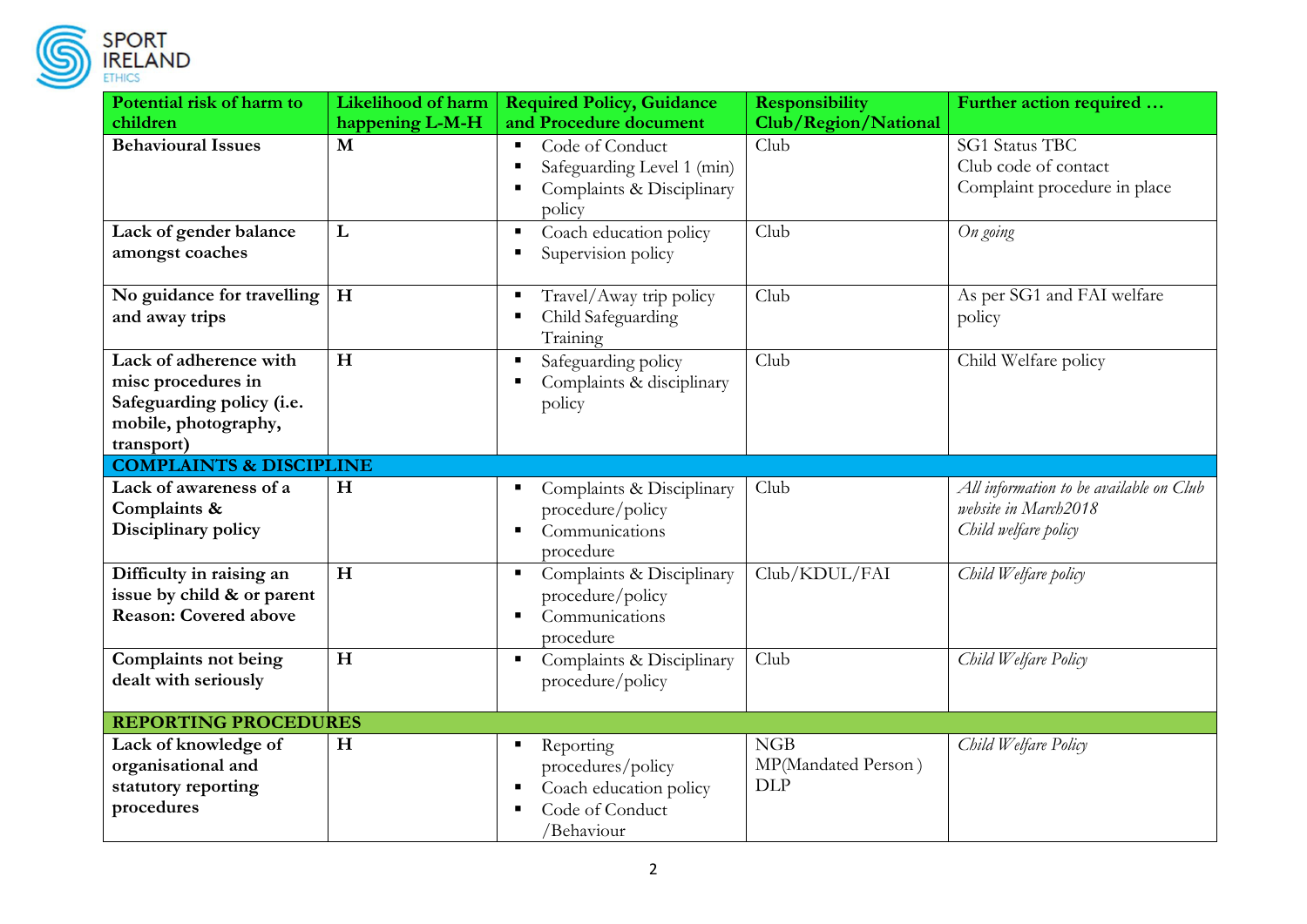

| Potential risk of harm to                                                                                                   | <b>Likelihood of harm</b> | <b>Required Policy, Guidance</b>                                                                  | <b>Responsibility</b>                    | Further action required                                                                                                                     |
|-----------------------------------------------------------------------------------------------------------------------------|---------------------------|---------------------------------------------------------------------------------------------------|------------------------------------------|---------------------------------------------------------------------------------------------------------------------------------------------|
| children                                                                                                                    | happening L-M-H           | and Procedure document                                                                            | Club/Region/National                     |                                                                                                                                             |
| <b>No Mandated Person</b><br>appointed                                                                                      | H                         | Reporting<br>$\blacksquare$<br>procedures/policy                                                  | NGB                                      | FAI Safeguarding and Child welfare<br>Manager<br>James Geraghty<br>James.geraghty@fai.ie                                                    |
| No DLP Appointed                                                                                                            | H                         | Reporting<br>procedures/policy                                                                    | NGB<br>Club                              | Child welfare office as below                                                                                                               |
| Concerns of abuse or<br>harm not reported                                                                                   | H                         | Reporting<br>ш<br>procedures/policy<br>Child Safeguarding<br>$\blacksquare$<br>Training - Level 1 | $\ensuremath{\mathrm{MP}}$<br><b>DLP</b> | Include in Safeguarding Training (L1)<br>Publicise names of CCOs, DLPs,<br>MP(s)<br>Publicise internal and external reporting<br>procedures |
| Not clear who YP should<br>talk to or report to                                                                             | H                         | Post the names of CCOs,<br>$\blacksquare$<br>DLPs and MP                                          | CCO<br><b>DLP</b>                        | Communicate in Club<br>Include in Safeguarding Training (L1)                                                                                |
| <b>FACILITIES</b>                                                                                                           |                           |                                                                                                   |                                          |                                                                                                                                             |
| Unauthorised access to<br>designated children's play<br>& practice areas and to<br>changing rooms, showers,<br>toilets etc. | H                         | Supervision policy<br>Coach education                                                             | NGB<br>Club                              | Clarify responsibilities before session<br>starts                                                                                           |
| Unauthorised exit from<br>children's areas                                                                                  | H                         | Supervision policy<br>Coach education                                                             | Club                                     | Clarify responsibilities before session<br>starts                                                                                           |
| Photography, filming or<br>recording in prohibited<br>areas                                                                 | H                         | Photography policy and<br>п<br>use of devices in private<br>zones                                 | Club                                     | Enforce policy in private changing and<br>wet areas                                                                                         |
| Missing or found child on<br>site                                                                                           | L                         | Missing or found child<br>policy                                                                  | Club                                     | Refer to policy and inform Gardai                                                                                                           |
| <b>Children sharing facilities</b><br>with adults e.g. dressing<br>room, showers etc.                                       | H                         | Safeguarding policy<br>٠                                                                          | Club                                     | Plan with facilities management to create<br>a suitable child centred environment in<br>shared facilities                                   |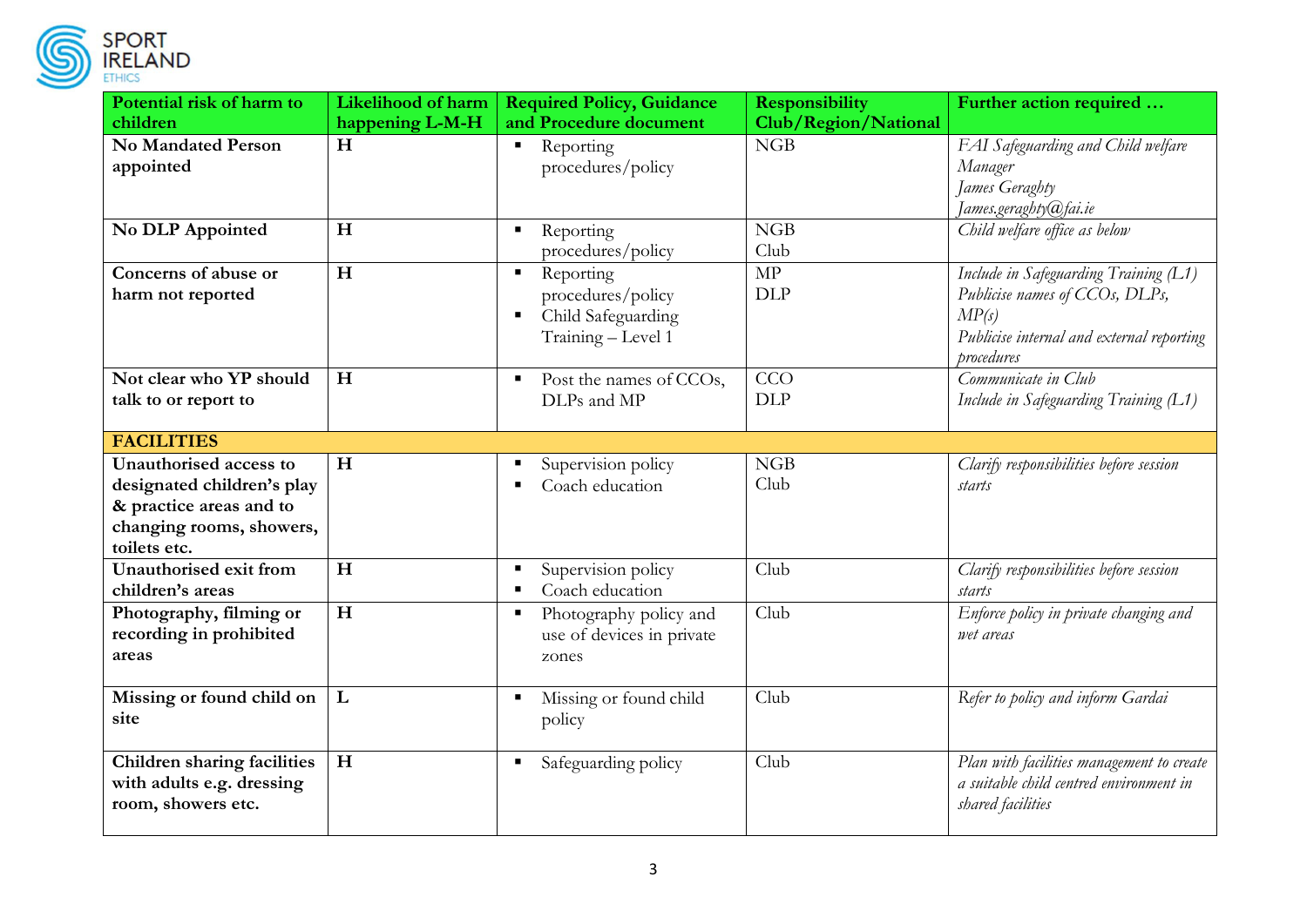

| Potential risk of harm to              | <b>Likelihood of harm</b> | <b>Required Policy, Guidance</b> | <b>Responsibility</b> | Further action required        |
|----------------------------------------|---------------------------|----------------------------------|-----------------------|--------------------------------|
| children                               | happening L-M-H           | and Procedure document           | Club/Region/National  |                                |
| <b>RECRUITMENT</b>                     |                           |                                  |                       |                                |
| Recruitment of                         | H                         | Recruitment policy               | NGB                   | Child Welfare Policy           |
| inappropriate people                   |                           |                                  | Club                  | (Garda Vetting and SG1)        |
|                                        |                           |                                  | CCO                   |                                |
|                                        |                           |                                  | Appropriate personnel |                                |
| Lack of clarity on roles               | M                         | Recruitment policy               | Club                  | Check job description          |
|                                        |                           |                                  |                       | Put supervision in place       |
|                                        |                           |                                  |                       |                                |
| Unqualified or untrained               | M                         | Recruitment policy               | Club                  | Check qualification            |
| people in role                         |                           |                                  |                       | Ongoing review                 |
| <b>COMMUNICATIONS AND SOCIAL MEDIA</b> |                           |                                  |                       |                                |
| Lack of awareness of                   | H                         | Child Safeguarding               | National              | Communicate Child Safeguarding |
| 'risk of harm' with                    |                           | Statement                        | Club                  | Statement                      |
| members and visitors                   |                           | Training policy                  | <b>DLP</b>            |                                |
|                                        |                           |                                  | CCO                   |                                |
| No communication of                    | $\mathbf{M}$              | Child Safeguarding               | Club Executive        | Communicate Child Safeguarding |
| <b>Child Safeguarding</b>              |                           | Statement - display              | County Committee      | Statement                      |
| <b>Statement or Code of</b>            |                           | Code of Behaviour<br>٠           | <b>DLP</b>            | Distribute Code or Sections as |
| <b>Behaviour</b> to                    |                           | - distribute                     | Children's Officer    | appropriate                    |
| members or visitors                    |                           |                                  |                       |                                |
| Unauthorised                           | H                         | Photography and Use of           | Club                  | KDUL/FAI Social Media Policy   |
| photography & recording                |                           | Images policy                    | CCO                   |                                |
| of activities                          |                           |                                  |                       |                                |
| Inappropriate use of                   | H                         | Communications policy            | Club                  | AS Above                       |
| social media and                       |                           | Code of conduct                  | Parents               |                                |
| communications by                      |                           |                                  | <b>NGBs</b>           |                                |
| under 18's                             |                           |                                  |                       |                                |
| Inappropriate use of                   | H                         | Communications policy            | All                   | As Above                       |
| social media and                       |                           | Code of conduct.                 |                       |                                |
| communications with                    |                           |                                  |                       |                                |
| under 18's                             |                           |                                  |                       |                                |
|                                        |                           |                                  |                       |                                |
| <b>GENERAL RISK OF HARM</b>            |                           |                                  |                       |                                |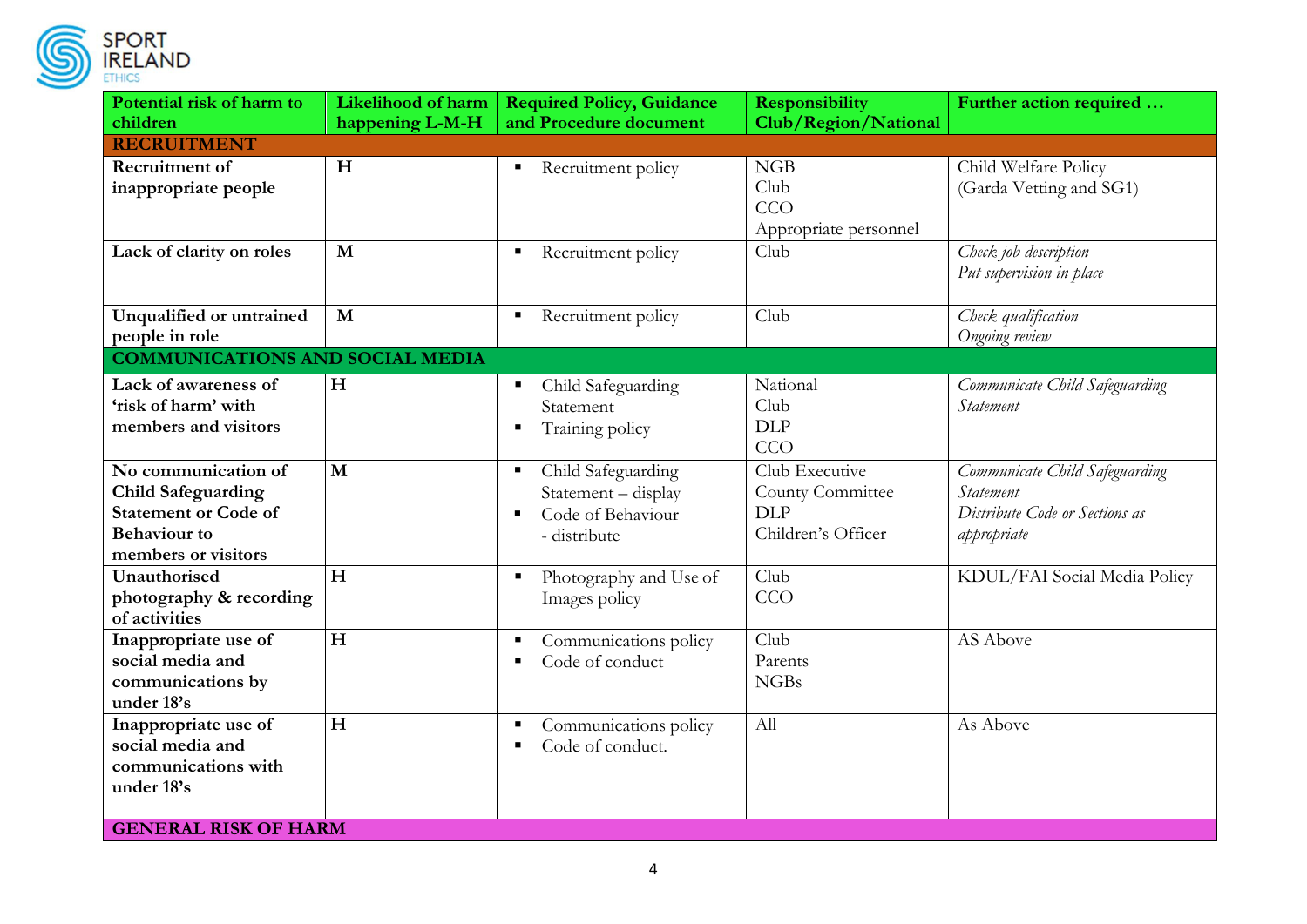

| Potential risk of harm to<br>children                                                                           | Likelihood of harm<br>happening L-M-H | <b>Required Policy, Guidance</b><br>and Procedure document | <b>Responsibility</b><br>Club/Region/National | Further action required                                          |
|-----------------------------------------------------------------------------------------------------------------|---------------------------------------|------------------------------------------------------------|-----------------------------------------------|------------------------------------------------------------------|
| Harm not being<br>recognised                                                                                    | H                                     | Safeguarding policy<br>Child Safeguarding<br>Training      | Club                                          | As Above                                                         |
| Harm caused by<br>child to child<br>coach to child<br>volunteer to child<br>member to child<br>visitor to child | H                                     | Safeguarding policy<br>Child Safeguarding<br>Training      | ALL<br>Gardai                                 | As Above                                                         |
| General behavioural<br>issues                                                                                   | M                                     | Code of Conduct                                            | Club/KDUL/NGB                                 | Take disciplinary action where necessary<br>Sign code of conduct |

Explanation of terms used:

- **Potential risk of harm to children** these are identified risks of harm to children whilst accessing activities in the Club/Region/Province/NGB.
- **Likelihood of harm happening**  the likelihood of the risk occurring in the club/region/NGB measured by you as Low/Medium orHigh.
- **Required Policy, Guidance and Procedure document**  indication of the policy required to alleviate the risk.
- **Responsibility** provider should indicate where the responsibility for alleviating the risk lies.
- **Further action…**  indicates further action that might be necessary to alleviate any risk ongoing.

This Risk Assessment document has been discussed and completed by *Caragh Celtic FC on 10 /\_05\_ /2020*